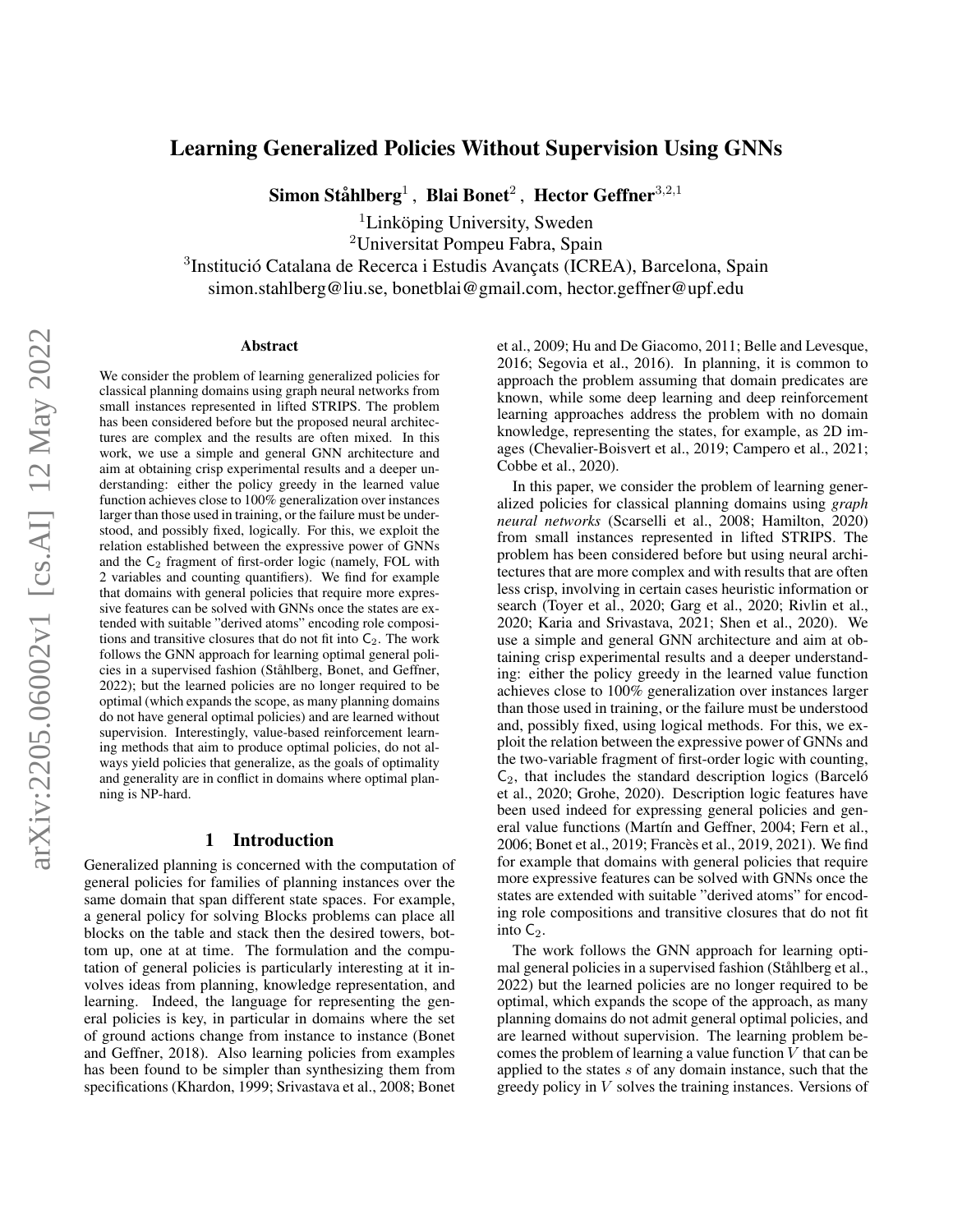this idea have been used in combinatorial settings (Francès et al., 2019, 2021). Interestingly, value-based reinforcement learning methods that aim to produce optimal value functions  $V = V^*$  are shown not to generalize as well in domains that admit (non-optimal) general policies but where optimal planning is NP-hard.

The rest of the paper is organized as follows. First we discuss related research, then cover the background (classical planning, general policies and value functions, and GNNs) and the actual GNN architecture and loss functions used for learning. This is followed by the experimental section, analyses, and a summary.

# 2 Related Work

Some related research threads are the following.

Generalized planning (GP). Formulations of generalized planning differ in the way in which general policies are represented; most often, as logic programs, finite-state controllers, or programs with loops (Khardon, 1999; Srivastava et al., 2008; Bonet et al., 2009; Hu and De Giacomo, 2011; Belle and Levesque, 2016; Segovia et al., 2016). In all cases, the most compact policies that manage to solve a family of examples are sought, and the key question is how the space of possible programs or controllers is defined.

GP with logical features. An alternative approach is to define the general policies as collection of rules over a set of logical features (Bonet and Geffner, 2018), often derived from the domain predicates using a description logic grammar (Martín and Geffner, 2004; Fern et al., 2006). Recent methods learn such policies from pools of such features (Bonet et al., 2019; Francès et al., 2021); in some cases, by learning value functions (Francès et al., 2019). The Boolean and numerical features are closely related to the variables used in qualitative numerical planning models (Srivastava et al., 2011; Bonet and Geffner, 2020b).

Generalized policies using deep learning. Deep learning and deep reinforcement learning methods have been used to compute general policies from sampled problems without having to predefine the space of possible features. In some cases, the planning representation of the domains is used (Toyer et al., 2020; Garg et al., 2020; Rivlin et al., 2020); in other cases, it is not (Groshev et al., 2018; Chevalier-Boisvert et al., 2019; Campero et al., 2021; Cobbe et al., 2020). Also in some cases, the learning is supervised; in others, it is based on reinforcement learning (Bertsekas, 1995; Sutton and Barto, 2018; François-Lavet et al., 2018). The neural networks learn to map states into a feature representation that is mapped into the value or policy associated to the state.

GNNs and logic. A graph neural network learns to map vertices of a graph into feature representations that can be aggregated and fed into a feedforward neural network for classifying graphs, and more generally, for computing functions over graphs independently of their size (Scarselli et al., 2008; Hamilton, 2020). Since the computational model is based on message passing, GNNs cannot distinguish all

pairs of graphs that are not isomorphic but can distinguish those that are distinguished by the WL coloring procedure (Morris et al., 2019; Xu et al., 2019). These correspond in turn to those that can be distinguished by formulas in the two-variable fragment of first-order logic with counting quantifiers,  $C_2$ , which includes the standard description logics (Barceló et al., 2020; Grohe, 2020).

GNNs and optimal general policies. Ståhlberg, Bonet, and Geffner (2022) use GNNs to learn optimal general policies in a supervised fashion from targets  $V^*(s)$  and sampled states s, taking advantange of a GNN architecture introduced for learning to solve Max-CSPs (Toenshoff et al., 2021), extended to the more general relational structures underlying planning states where objects define the universe, predicates define the relations, and atoms define their denotations. In this work, we build on these results to learn general policies that are not necessarily optimal (and which hence cover more domains) without supervision and without having to predefine a pool of features (Francès et al., 2019).

# 3 Classical Planning

A classical planning problem is a pair  $P = \langle D, I \rangle$  where D is a first-order *domain* and I contains information about the instance (Geffner and Bonet, 2013; Ghallab et al., 2016; Haslum et al., 2019b). The domain  $D$  contains a set of predicate symbols  $p$  and a set of action schemas with preconditions and effects given by atoms  $p(x_1, \ldots, x_k)$  where each  $x_i$  is an argument of the schema. An instance is a tuple  $I = \langle O, \text{Init}, \text{Goal} \rangle$  where O is a set of object names  $c_i$ , and *Init* and *Goal* are sets of *ground atoms*  $p(c_1, \ldots, c_k)$ .

A classical problem  $P = \langle D, I \rangle$  encodes a state model  $S(P) = \langle S, s_0, S_G, Act, A, f \rangle$  in compact form where the states  $s \in S$  are sets of ground atoms from P,  $s_0$  is the initial state I,  $S_G$  is the set of goal states s such that  $S_G \subseteq s$ , Act is the set of ground actions in  $P$ ,  $A(s)$  is the set of ground actions whose preconditions are (true) in  $s$ , and  $f$ is the transition function so that  $f(a, s)$  for  $a \in A(s)$  represents the state  $s'$  that follows action  $\alpha$  in the state  $\dot{s}$ . An action sequence  $a_0, \ldots, a_n$  is applicable in P if  $a_i \in A(s_i)$ and  $s_{i+1} = f(a_i, s_i)$ , for  $i = 1, \ldots, n$ , and it is a plan if  $s_{n+1} \in S_G$ . The *cost* of a plan is assumed to be given by its length and a plan is *optimal* if there is no shorter plan.

The representation of planning problems  $P$  in two parts  $D$  and  $I$ , one that is general, and the other that is specific, is essential for defining and computing general policies, as the instances are assumed to come all from the same domain. Recent work has addressed the problem of learning the action schemas and predicates (Cresswell et al., 2013; Asai, 2019; Bonet and Geffner, 2020a; Rodriguez et al., 2021).

# 4 General Policies and Value Functions

One approach for expressing general policies is as rules  $C \mapsto E$  where the condition C and the effect E are defined in terms of state features (Bonet and Geffner, 2018). State features or simply, features, refer to functions  $\phi$  over the state, and Boolean and numerical features refer to state functions that return Boolean and numerical values. For example, a general policy for clearing a block  $x$  can be ex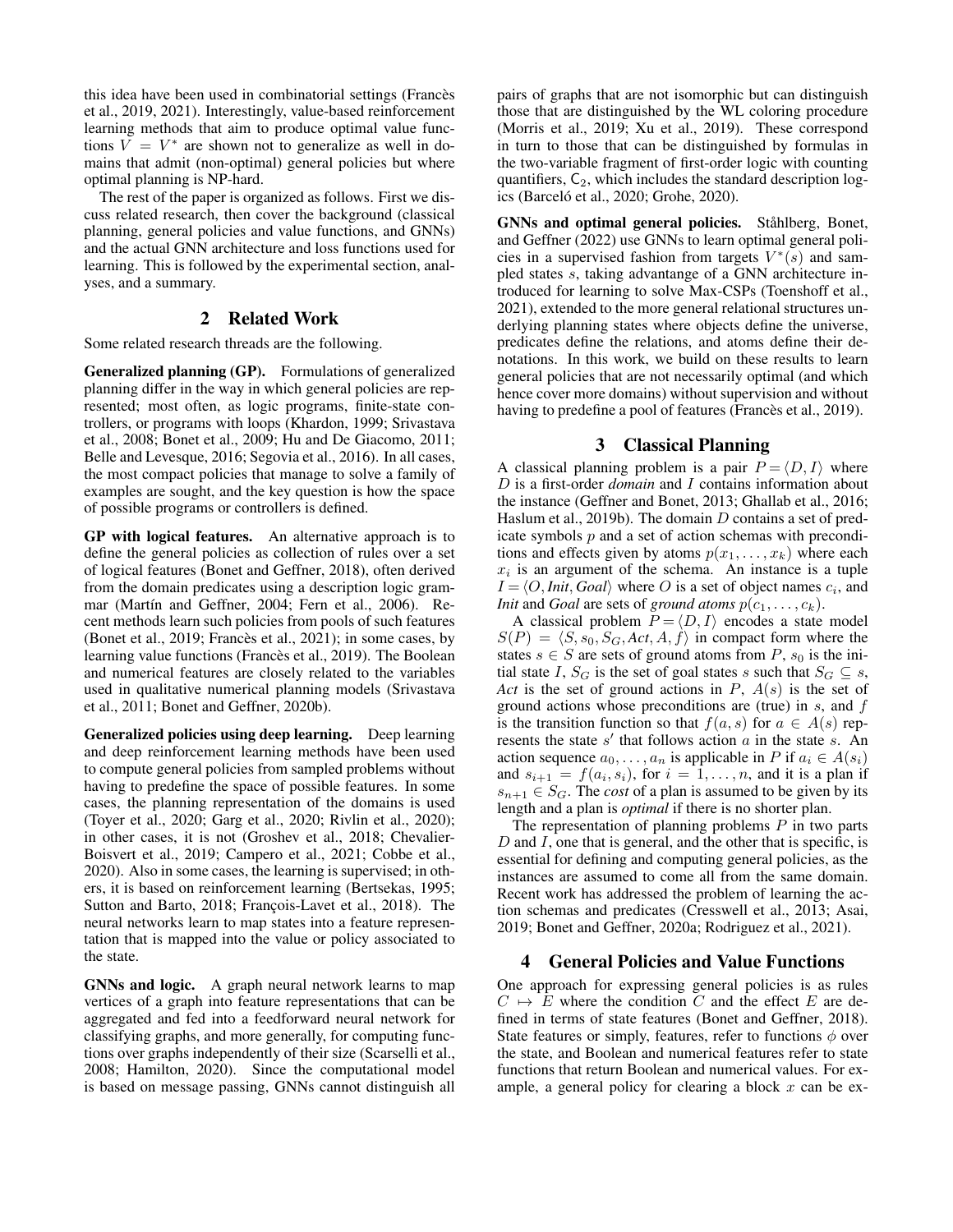pressed in terms of the two features  $\Phi = \{H, n\}$ , where H is a true in a state if a block is being held, and  $n$  represents the number of blocks above  $x$ . The policy rules are

$$
\neg H, n > 0 \rightarrow H, n \downarrow , \quad H \mapsto \neg H \tag{1}
$$

that say that, when the gripper is empty and there are blocks above  $x$ , any action that decreases  $n$  and makes  $H$  true should be selected, and that when the gripper is not empty, any action that makes  $H$  false and does not affect  $n$  should be selected. General policies of this form can be learned without supervision by solving a combinatorial optimization problem  $T(S, \mathcal{F})$  where S is a set of sampled state transitions and  $\mathcal F$  is a large but finite pool of description logic features obtained from the domain predicates (Bonet et al., 2019; Francès et al., 2021).

Another way to represent (general) policies is by means of (general) value functions. In dynamic programming and RL (Bellman, 1957; Sutton and Barto, 2018; Bertsekas, 1995), a value function V defines a (non-deterministic) *greedy policy*  $\pi_V$  that selects in a state s any possible successor state s' with minimum  $V(s')$  value under the assumption that actions are deterministic and have the same cost. A policy  $\pi$ solves an instance  $P$  if the state transitions compatible with  $\pi$ , starting with the initial state, eventually end up in a goal state. If V is optimal, i.e.,  $V = V^*$ , the greedy policy  $\pi_V$  is optimal too, selecting state transitions along optimal paths.

General value functions for a class of problems are defined in terms of features  $\phi_i$  that have well-defined values over all states of such problems as:

$$
V(s) = F(\phi_1(s), \dots, \phi_k(s)). \tag{2}
$$

Linear value functions have the form

$$
V(s) = \sum_{1 \le i \le k} w_i \phi_i(s) \tag{3}
$$

where the coefficients  $w_i$  are constants that do not depend on the states. For example, a general, linear value function for clearing block x while having an empty gripper is  $V = 2n +$ H, where the states are left implicit, and the Boolean feature  $H$  is assumed to have value 1 when true, and 0 otherwise.

Linear value functions using description logic features (Bonet et al., 2019), called generalized potential heuristics, can be learned from small instances via a mixed integer programming formulation, leading to an alternative representation of general policies that solve many standard planning domains (Francès et al., 2019).

### 5 Features

Logical features derived from the domain predicates using a description logic grammar have been used to define and learn *policies* of the form (1) and *value functions* of the form  $(3)$ .<sup>1</sup> The complexity of such features is defined in terms of the number of grammar rules required to derive them, and

the pool of features used is obtained by placing a bound on the complexity of the features. An important limitation of these methods is that the pool of features grows exponentially with the complexity bound, and that some domains require complex features. For example, Francès, Corrêa, Geissmann, and Pommerening (2019) cannot learn general value functions for Logistics and Blocks because they appear to require features of complexity 22 and 49, respectively. Interestingly, the features required to express the policy rules for some of these domains is much smaller (Francès et al., 2021).

For learning general policies without using a precomputed pool of features, it turns out to be simpler and more direct to learn general value functions, and then define greedy policies from them. A first step in this direction was taken by Ståhlberg, Bonet, and Geffner (2022) where the value function  $V$  was learned in a supervised fashion using graph neural networks from optimal targets  $V^*$ . Graph neural networks have also been used in other approaches to generalized planning using deep nets (Toyer et al., 2020; Garg et al., 2020; Rivlin et al., 2020), but in combination with other techniques and without drawing on the relation between the features that can be learned by GNNs and those that are actually needed.

### 6 Graph Neural Networks

The GNN architecture for learning value functions follows the one used by Ståhlberg, Bonet, and Geffner (2022): it accepts states s over arbitrary instances of a given planning domain, and outputs the scalar value  $V(s)$ . For this, the form of the general value function  $V(s)$  in (2) is reformulated as:

$$
V(s) = F(\phi(o_1), \dots, \phi(o_n)) \tag{4}
$$

where  $o_1, \ldots, o_n$  represent the objects in the instance where the state s is drawn from,  $\phi$ (o) is a vector of feature values associated with object  $o$  in state  $s$  (dependence on  $s$  omitted), represented as a vector of real numbers, and  $F$  is a function that aggregates these feature vectors and produces the scalar output  $V(s)$ . The vectors  $\phi(o)$  are usually called *object embeddings* and the function F, the readout. Before revising the details of the architecture, it is worth discussing the meaning and the implication of the transition from the fully general value function form expressed in (2) to the specific form expressed in (4).

# 6.1 From State Features to Object Embeddings

We are moving from state features to object features  $\phi(o)$ that depend not just on the state s but on the objects o. In addition, the same feature function  $\phi$  is applied to all the objects, and the same aggregation function  $F$  is applied to the states s of any of the domain instances so that the number of feature vectors  $\phi(o)$  expands or contracts according to the number of objects in the instance. This is key for having a well-defined value function over the whole collection of domain instances that involve a different numbers of objects, not necessarily bounded.

The reasons for why the restricted value function form (4) is rich enough for capturing the value functions needed for

<sup>&</sup>lt;sup>1</sup>These logical features have also been used to encode "sketches", a generalization of policies that split problems into (polynomial) subproblems of bounded width (Drexler et al., 2021). Policies are a special type of sketches where the subproblems can be solved in one step (Bonet and Geffner, 2021).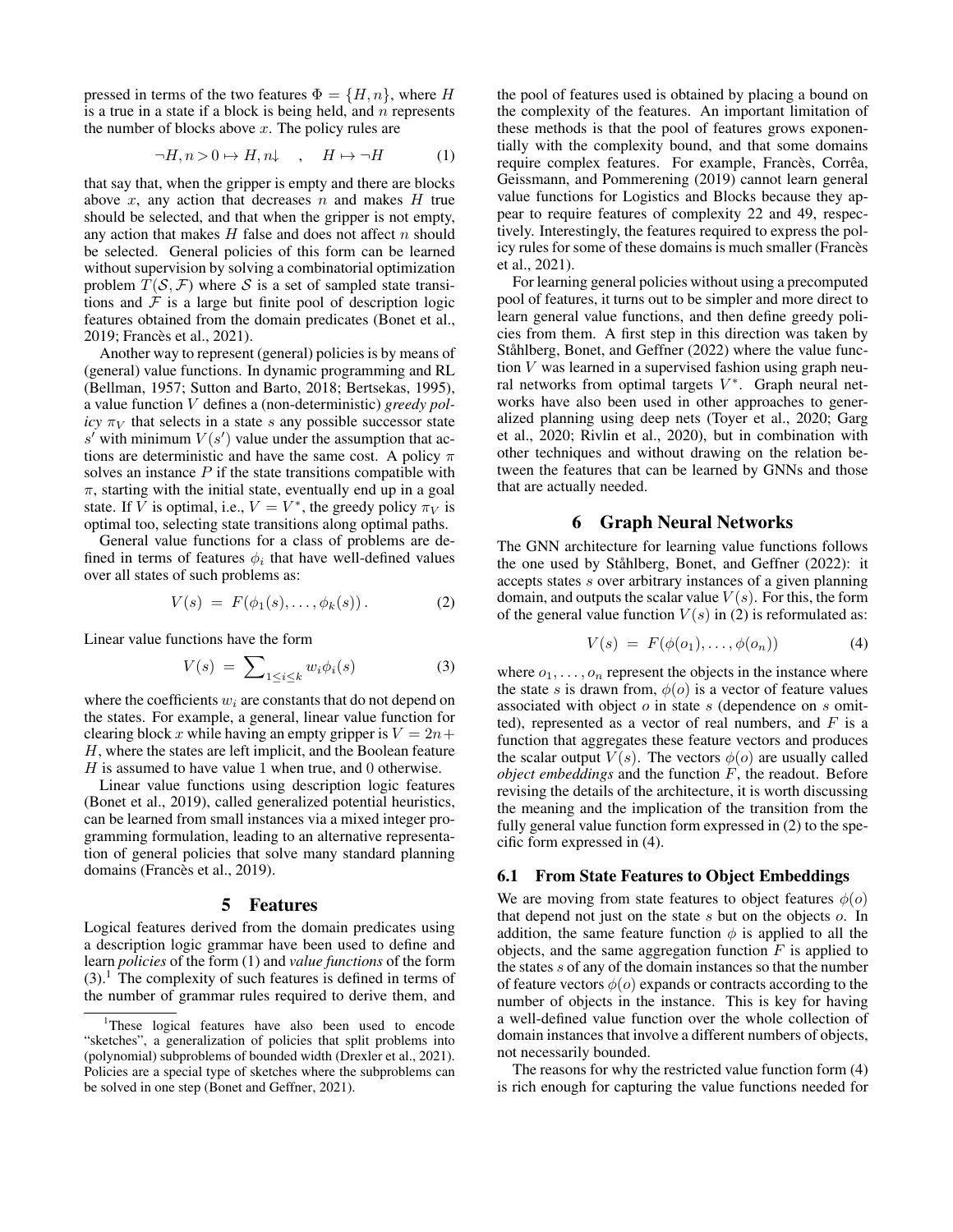generalized planning can be understood by comparing (4) with the linear value functions  $(3)$  used by Francès, Corrêa, Geissmann, and Pommerening (2019) in combination with description logic features. These Boolean and numerical features  $b_q(s)$  and  $n_q(s)$  are defined in terms of derived unary predicates q, where  $b_q(s) = 1$  (true) if there is an object o such that  $q(o)$  is true in s, otherwise 0; and  $n_q(s) = m$ is the number of objects  $o$  for which  $q(o)$  is true in s. Clearly, if the feature vectors  $\phi(o_i)$  in (4) contain a bit encoding whether  $q(o)$  is true in s, then the readout function F would just need to take the *max* and the *sum* of the bits  $q(o)$  as

$$
b_q(s) = \max_{o} q(o), \tag{5}
$$

$$
n_q(s) = \sum_{o} q(o), \qquad (6)
$$

in order to capture such features, where the objects  $o$  range over all the objects  $\sigma$  in the instance. In other words, the object-embedding form (4) is no less expressive than the linear form that uses description logic features, provided that the feature vectors  $\phi(o)$  are expressive enough to represent the bits  $q_i(o)$  for unary predicates  $q_i$  derived from the domain predicates using the description logic grammar. This in turn is known to be within the capabilities of standard, message passing GNNs, that can capture the properties that can be expressed in the guarded fragment of the variable logic with counting  $C_2$ , which includes the standard description logics (Barceló et al., 2020).

Below we follow the terminology of graph neural networks and refer to graphs and not states, and to vertex embeddings  $f(v)$  and not object embeddings  $\phi(o)$ . After considering standard GNNs for undirected graphs, we introduce the generalization needed for dealing with the relational structures represented by planning states.

### 6.2 GNNs on Graphs

GNNs represent trainable, parametric, and generalizable functions over graphs (Scarselli et al., 2008; Hamilton, 2020) specified by means of aggregate and combination functions  $agg_i$  and  $comb_i$ , and a readout function  $F$ . For each vertex  $v$  of the input graph  $G$ , the GNN maintains a state (vector)  $f_i(v) \in \mathbb{R}^k$ , the vertex embedding,  $i =$  $0, \ldots, L$ , where L is the number of iterations or layers. The vertex embeddings  $f_0(v)$  are fixed and the embeddings  $f_{i+1}$ for all  $v$  are computed from the  $f_i$  embeddings as:

$$
f_{i+1}(v) := comb_i(f_i(v), agg_i(\{\!\!\{\,f_i(w)|w \in N_G(v)\,\!\!\}\,\!\!\}) \tag{7}
$$

where  $N_G(v)$  is the set of neighbors for vertex v in G, and  $\{\{\ldots\}\}$  denotes a multiset. In words, the embeddings  $f_{i+1}(v)$ at iteration  $i + 1$  are obtained by combining the aggregation of neighbors' embeddings  $f_i(w)$  at iteration i with v's own embeddings  $f_i(v)$ . This process is usually seen as an exchange of messages among neighbor nodes in the graph. The aggregation functions  $agg_i$  map arbitrary collections of real vectors of dimension  $k$  into a single  $\mathbb{R}^k$  vector. Common aggregation functions are *sum*, *max*, and *smooth-max* (a smooth approximation of the max function). The combination functions  $comb_i$  map pairs of  $\mathbb{R}^k$  vectors into a single

| <b>Algorithm 1:</b> GNN maps state s into scalar $V(s)$                                       |  |  |  |  |  |  |
|-----------------------------------------------------------------------------------------------|--|--|--|--|--|--|
| <b>Input:</b> State s: set of atoms true in s, set of objects                                 |  |  |  |  |  |  |
| <b>Output:</b> $V(s)$                                                                         |  |  |  |  |  |  |
| $1 f_0(o) \sim \mathbf{0}^{k/2} \mathcal{N}(0,1)^{k/2}$ for each object $o \in s$ ;           |  |  |  |  |  |  |
| 2 for $i \in \{0, , L-1\}$ do                                                                 |  |  |  |  |  |  |
| <b>for</b> each atom $q := p(o_1, \ldots, o_m)$ true in s <b>do</b><br>3                      |  |  |  |  |  |  |
| // Msgs $q \rightarrow o$ for each $o = o_j$ in q                                             |  |  |  |  |  |  |
| $m_{a.o.} := [\mathbf{MLP}_p(f_i(o_1), \ldots, f_i(o_m))]_j;$<br>$\overline{\bf{4}}$          |  |  |  |  |  |  |
| for each $o$ in $s$ do<br>5                                                                   |  |  |  |  |  |  |
| // Aggregate, update embeddings                                                               |  |  |  |  |  |  |
| $f_{i+1}(o) := \textbf{MLP}_U(f_i(o),agg(\{\!\!\{\,m_{q,o} o\in q\}\!\!\}));$<br>$\mathbb{R}$ |  |  |  |  |  |  |
| // Final Readout                                                                              |  |  |  |  |  |  |
| 7 $V := \textbf{MLP}_2\big(\sum_{o \in s} \textbf{MLP}_1(f_L(o))\big)$                        |  |  |  |  |  |  |

 $\mathbb{R}^k$  vector. The embeddings  $f_L(v)$  in the last layer are aggregated and mapped into the output of the GNN by means of a readout function  $F$ . In our setting, the output will be a scalar  $V$ , and the aggregation and combination functions  $\arg_l$  and  $comb_i$  will be homogeneous and not depend on the layer in- $\gamma$  dex *i*. All the functions are parametrized with weights that are adjusted by minimizing a suitable loss function. By design, the function computed by a GNN is *invariant* with respect to graph isomorphisms, and once a GNN is trained, its output is well defined for any graph G regardless size.

### 6.3 GNNs for Planning States

States s in planning do not represent graphs but more general relational structures that are defined by the set objects, the set of domain predicates, and the atoms  $p(o_1, \ldots, o_m)$ that are true in the state: the objects define the universe, the domain predicates, the relations, and the atoms, their denotations. The set of predicate symbols  $p$  and their arities are fixed by the domain, but the sets of objects  $o_i$  may change from instance to instance. The adaptation of the basic GNN architecture for dealing with planning states s follows (Ståhlberg et al., 2022), which is an elaboration of the architecture for learning to solve Max-CSP problems over a fixed class of binary relations introduced by Toenshoff, Ritzert, Wolf, and Grohe (2021). The new GNN still maintains just the object embeddings  $f_i(o)$  for each of the objects o in the input state  $s, i = 0, \ldots, L$ , but now rather than messages flowing from "neighbor" objects to objects as in (7), the messages flow from objects  $o_i$  to the true atoms  $q$  in  $s$ that include  $o_i$ ,  $q = p(o_1, \ldots, o_m)$ ,  $1 \leq i \leq m$ , and from such atoms q to all the objects  $o_i$  involved in q as:

$$
f_{i+1}(o) := comb_U(f_i(o),agg(\{\{m_{q,o} | o \in q, q \in s\})\}) \tag{8}
$$

where  $m_{q,o}$  for  $q = p(o_1, \ldots, o_m)$  and  $o = o_j$  is:

$$
m_{q,o} := [comb_p(f_i(o_1), \ldots, f_i(o_m))]_j. \qquad (9)
$$

In these updates, the combination function  $\textit{comb}_U$  takes the concatenation of two real vectors of size  $k$  and outputs a vector of size  $k$ , while the combination function  $\textit{comb}_p$ , that depends on the predicate symbol  $p$ , takes the concatenation of m vectors of size k, where m is the arity of p, and outputs  $m$  vectors of size  $k$  as well, one for each object involved in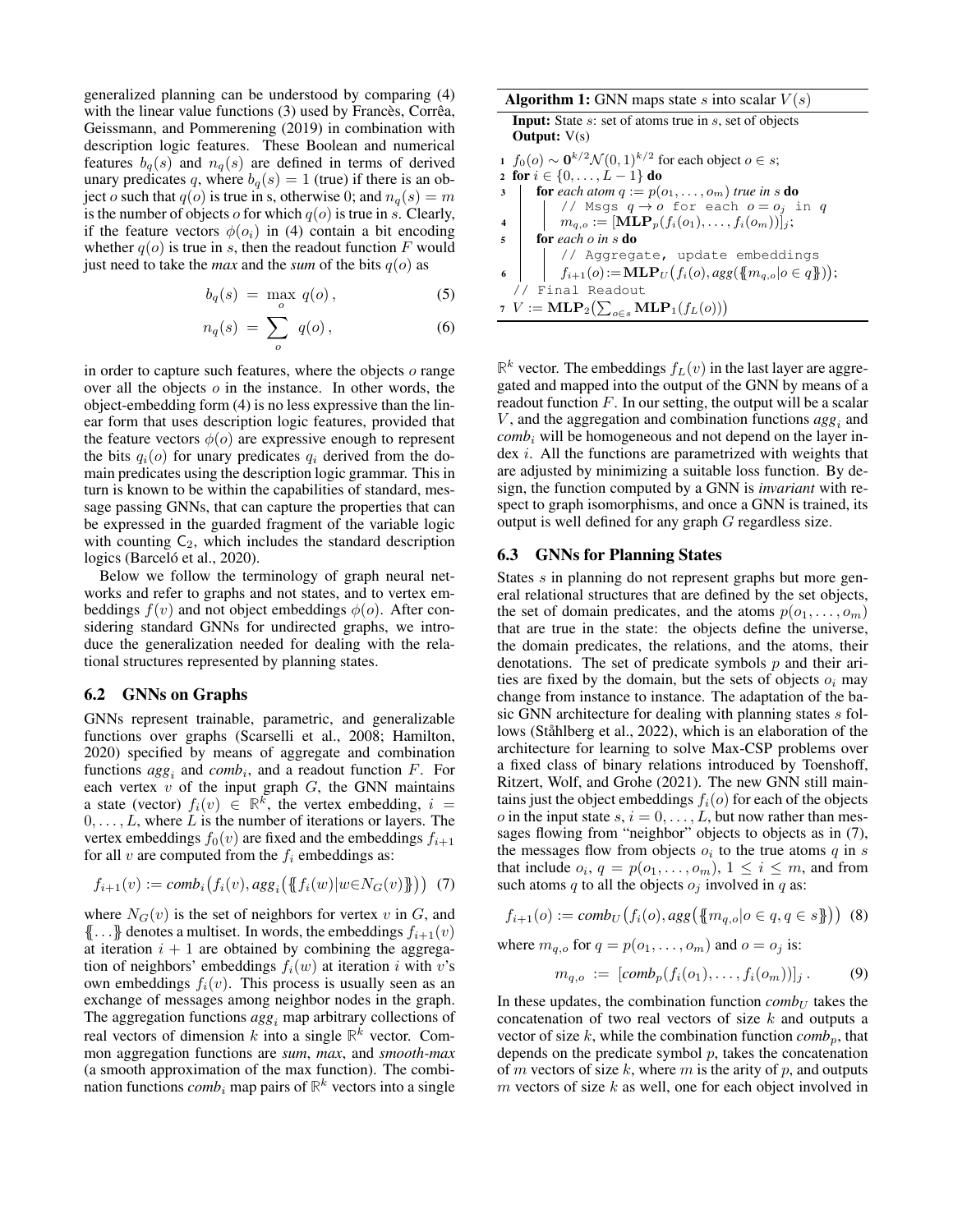the p-atom. The expression  $[\ldots]_i$  in (9) selects the j-th such vector in the output.

The resulting trainable function that maps states  $s$  into their values  $V(s)$  is shown in Algorithm 1 with all the combination functions replaced by the multilayer perceptrons (MLPs) that implement them. During the iterations  $i = 0, \ldots, L$ , a single  $\text{MLP}_U$  is used for updating the object embeddings following (7), and a single  $MLP_p$  per predicate is used to collect the messages from atoms to objects as in (9). The readout function, the last line in Algorithm 1, uses two MLPs and a sum aggregator. Finally, for the aggregator in line 6, we use the differentiable smooth max function  $smax(x_1, \ldots, x_n)$  defined as

$$
x^* + \alpha^{-1} \log \left( \sum_{1 \le j \le n} \exp(\alpha (x_j - x^*)) \right) \tag{10}
$$

where  $x^* = \max\{x_1, \ldots, x_n\}$  and  $\alpha = 8$ .

All MLPs consists of a dense layer with a ReLU activation function, followed by a dense layer with a linear activation function. The hyperparameter in the networks are the embedding dimension  $k$  and the number of layers  $L$ . The initial embeddings  $f_0(o)$  are obtained by concatenating a zero vector with a random vector, each of dimension  $k/2$ , to break symmetries. Random initialization increase expressive power for instances of fixed size (Abboud et al., 2021), however, we aim to learn policies for arbitrary sizes. Key for the GNN to apply to any state over the domain is the use of a single MLP<sub>p</sub> for each predicate symbol p in the domain.

## 7 Learning the GNN Parameters

The parameters of the network displayed in Algorithm 1 are learned by stochastic gradient descent by minimizing a loss function. In the work of Ståhlberg, Bonet, and Geffner (2022), the training data D is a collection of pairs  $\langle s, V^*(s) \rangle$ for sampled states s from selected instances, and  $V^*(s)$  is the optimal cost for reaching the goal from  $s$  (min. number of steps). The loss is the average sum of the differences

$$
L(s) = |V(s) - V^*(s)| \tag{11}
$$

over the states  $s$  in the training set. The computation of the optimal targets  $V^*(s)$  is not a problem because we are computing them over small instances. The real problem is that by forcing the value function to be optimal over the training instances, domains such as Blocks or Miconic, where optimal planning is NP-hard (Gupta and Nau, 1992; Helmert, 2001), are excluded (except when the goals are restricted to be single atoms).

Interestingly, as discussed in the next section, this limitation pops up also in unsupervised, reinforcement learning approaches where the optimal target values  $V^*(s)$  are not given but are sought by minimizing the Bellman error:

$$
L'_0(s) = |V(s) - (1 + \min_{s' \in N(s)} V(s'))| \qquad (12)
$$

for non-goal states s, where  $N(s)$  are the states reachable from s in one step (possible successor states). For goal states,  $L'_0(s)$  is  $|\overline{V}(s)|$ . The optimal function  $V^*$  is the unique value function that minimizes the resulting loss, provided that actions costs are all 1 and the goal is reachable from all states. In this work, rather than penalizing departures from the Bellman optimality equation

$$
V(s) = 1 + \min_{s' \in N(s)} V(s'), \tag{13}
$$

departures from the inequality  $V(s) \geq 1 + \min_{s' \in N(s)} V(s')$ are penalized with a loss for non-goal states s defined as

$$
L'_1(s) = \max\{0, (1 + \min_{s' \in N(s)} V(s')) - V(s)\}.
$$
 (14)

Furthermore, this loss is extended with two regularization terms that penalize large departures from  $V^*$ ; namely, as done by Francès, Bonet, and Geffner (2021), we want a value function V that also satisfies  $V^* \leq V \leq \delta V^*$ , and thus settle for the minimization of the loss:

$$
L_1(s) = L'_1(s) + \max\{0, V^*(s) - V(s)\} + \max\{0, V(s) - \delta V^*(s)\},
$$
 (15)

where  $\delta = 2$ . The loss over a set S of states is the sum of the average of  $L_1(s)$  for non-goal states  $s \in S$  and the average of  $|V(s)|$  for goal states  $s \in S$ . For comparison purposes, the  $L'_0$  loss is extend into the regularized  $\bar{L}_0$  loss as well as:

$$
L_0(s) = L'_0(s) + \max\{0, V^*(s) - V(s)\} + \max\{0, V(s) - \delta V^*(s)\},
$$
 (16)

If all the states in a small instance are in  $S$  and the overall loss is close to zero, the loss function  $L_1$  results in value functions that lead greedily to the goal (by picking the min-V successors), while the loss  $L_0$  results in value functions that lead greedily and *optimally* to the goal. For simplicity, it is assumed that the domains considered do not have *dead-ends*, i.e. states from which the goal is not reachable and where  $V^*(s)$  is not well-defined. Learning to plan in such domains requires an slight extension, with extra inputs, for labeling states as dead-ends in the training data, and extra outputs, for predicting if a state is a dead-end (Ståhlberg et al., 2021). This extension is implemented and tested, but it will be skipped over in the presentation.

#### 8 Experiments

The experiments are aimed to test the generalization, coverage, and quality of the plans obtained by the policy  $\pi_V$ greedy in the learned value function  $V$ , using the unsupervised losses  $L_0$  and  $L_1$ . We describe the training and testing data used, and the results. A key difference with prior work (Ståhlberg et al., 2022) is that the test instances are standard IPC planning problems from standard planning domains, several of which are intractable for optimal planning. We seek crisp experimental results, which means close to 100% generalization, or alternatively, crisp explanations of why this is not possible, with logical fixes that restore generalization in certain cases.

Data. The states in the training and validation sets are obtaining by fully expanding selected instances from the initial state through a breadth-first search. For each reachable state, the length of the shortest path to a goal state is computed. For instances with large state spaces we keep up to 40, 000 sampled reachable states to avoid large instances from dominating the training set. The actual size of the instances used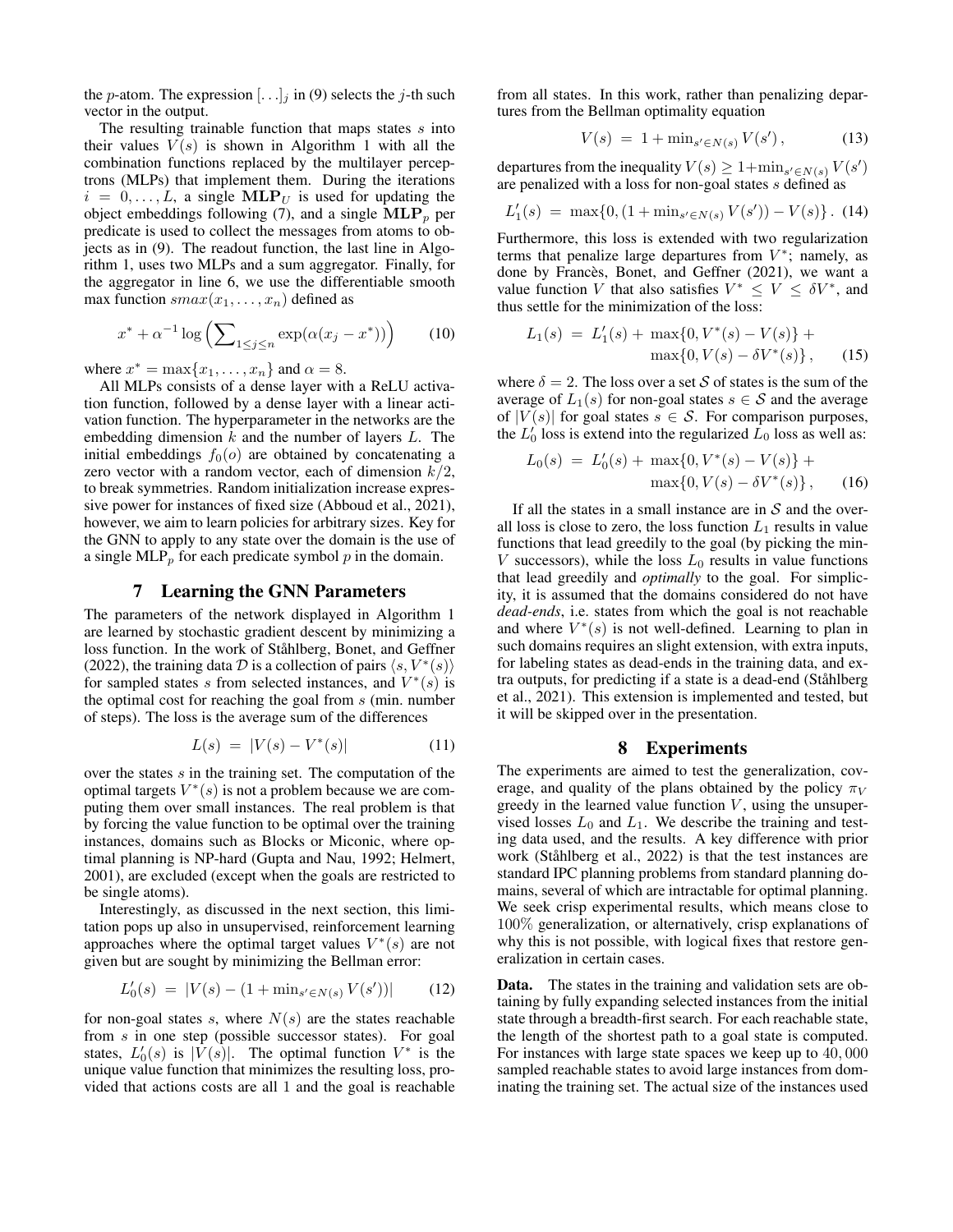| Domain        | Train    | Validation | Test       |
|---------------|----------|------------|------------|
| <b>Blocks</b> | [4, 7]   | [8, 8]     | [9, 17]    |
| Delivery      | [12, 20] | [28, 28]   | [29, 85]   |
| Gripper       | [8, 12]  | [14, 14]   | [16, 46]   |
| Logistics     | [5, 18]  | [13, 16]   | [15, 37]   |
| Miconic       | [3, 18]  | [18, 18]   | [21, 90]   |
| Reward        | [9, 100] | [100, 100] | [225, 625] |
| Spanner*      | [6, 33]  | [27, 30]   | [22, 320]  |
| Visitall      | [4, 16]  | [16, 16]   | [25, 121]  |

Table 1: Instance sizes used training, validation, and testing datasets, as measured by the number of objects involved. E.g., the training set for Blocks consists of IPC instances with a number of blocks between 4 and 7. There is no instance that is in more than 1 set (same number of objects, initial state and goal description).

in training, validation, and testing are shown in Table 1, measured by the number of objects involved. In almost all cases, the testing instances are IPC (International Planning Competition) instances. The exception is the domain Spanner\*, which is a slight variant of the Spanner domain that does not give rise to dead-end states by allowing the agent to move not just forward but also backward.

Domains. The domains are those used by Francès, Bonet, and Geffner (2021) with the addition of Logistics, and the above modification of Spanner. Briefly, Blocks is the standard blocks world. Delivery is the problem of picking up objects in an empty grid and delivering them one by one to a target cell. Gripper is about moving balls from one room to another with a moving robot that can have more than one gripper. Logistics involves trucks and airplanes that move within city locations and across cities, where packages have to be moved from one location to another location, possibly in a different city. Miconic is about controlling an elevator to pick up passengers in different floors to their destination floors. Rewards is about reaching certain cells in a grid while avoiding others. Spanner is about collecting spanners spread in a one dimensional grid, each one to be used to tighten up a single nut at the other end. Visitall is about visiting all or some cells in an empty grid.

**Setup.** The hyperparameters  $k$  and  $L$  in Algorithm 1 are set to  $64$  and  $30$ , respectively:  $k$  is the number of "features" per object; i.e., the size of the real object embedding vectors; and L the number of layers in the GNN (fixed for training and testing). Both hyperparameters affect training speed, memory, and generalization. Hyperparameter  $L$  affects how far messages can propagate in the graph, and indeed, the GNN cannot capture shortest paths between two objects if longer than  $L$ , even if the existence of paths up to length 2L can be determined. The architecture is implemented in PyTorch (Paszke and et. al., 2019) and the optimizer Adam (Kingma and Ba, 2015) is used with a learning rate of 0.0002. <sup>2</sup> The networks are trained with NVIDIA A100 GPUs for up to 12 hours. Five models for each domain are trained to ensure that the optimizer did not get stuck in "bad" local minima, and the final model used is the one with

the best validation loss (i.e., loss measured on the validation set). The quality of the plans obtained by following the greedy policy  $\pi_V$  for the learned value function V are evaluated in comparison with optimal plans that are computed with the Fast Downward (FD) planner (Helmert, 2006) using the *seq-opt-merge-and-shrink* configuration with time and memory outs set to 10 minutes and 64 GB, respectively, on a Ryzen 9 5900X CPU.

### 8.1 Testing the Greedy Policy  $\pi_V$ : Two Modes

The greedy policy  $\pi_V$  selects the action applicable in a nongoal state s that leads to the child state  $s'$  with minimum  $V(s')$  value (action costs are all assumed to be 1). It is common to add "noise" in this selection process by either breaking ties randomly or by choosing the action leading to the best child probabilistically, by soft-mapping the children values  $V(s')$  into probabilities that add up to 1. The addition of "noise" in action selection has the benefit that it helps to avoid cycles in the execution, but at the same time, it blurs the results. Instead, Table 2 shows (on the right) the results of the executions that follow the deterministic greedy policy  $\pi_V$ , which always chooses the action leading to the child s' with lowest  $V(s')$  value, breaking ties for the first such action encountered. Since the learned value function is not perfect, we show on the left the execution of the greedy policy but with *cycle avoidance*; namely, executions keep track of the visited states and deterministically select the first action leading to the best *unvisited* child (min-V value). When there are no such children, the execution fails. Executions are also terminated when the goal is not reached within 1, 000 steps.

#### 8.2 Results:  $L_1$  Loss

Table 2 shows the results for various experiments: learning using the  $L_1$  loss (top), learning using the  $L_0$  loss (middle), and learning using states augmented with derived atoms in domains that benefit from  $C_3$  features (explained below). Furthermore, the three subtables are divided horizontally in two, according to the way in which the greedy policy  $\pi_V$  for the learned value function  $V$  is used: with cycle avoidance, on the left, and without cycle avoidance, on the right. We focus now on the top part of the table.

Coverage. The first thing to notice is that in 4 out of the 8 domains considered, Blocks, Delivery, Gripper, and Miconic, the deterministic greedy policy  $\pi_V$  for the learned value function  $V$  solves all the test instances. This is pretty remarkable as the resulting plans are often long. In Blocks, the average plan length is  $790/20 = 39.5$  steps, while in Miconic, it is  $7,331/120 = 61.09$ . As we will see, while the plans are not optimal, they are very good, and moreover, in none of these cases, the deterministic greedy policy generates an execution where a state is revisited. Indeed, if revisits are explicitly excluded by executing the greedy policy while avoiding cycles (left), a fifth domain is solved in full: Visitall. The other three domains are not solved in full in either mode: Logistics, Reward, and Spanner. In the case of Logistics, the reason, as we will see, is purely logical:

<sup>2</sup>Code and data: https://doi.org/10.5281/zenodo.6511809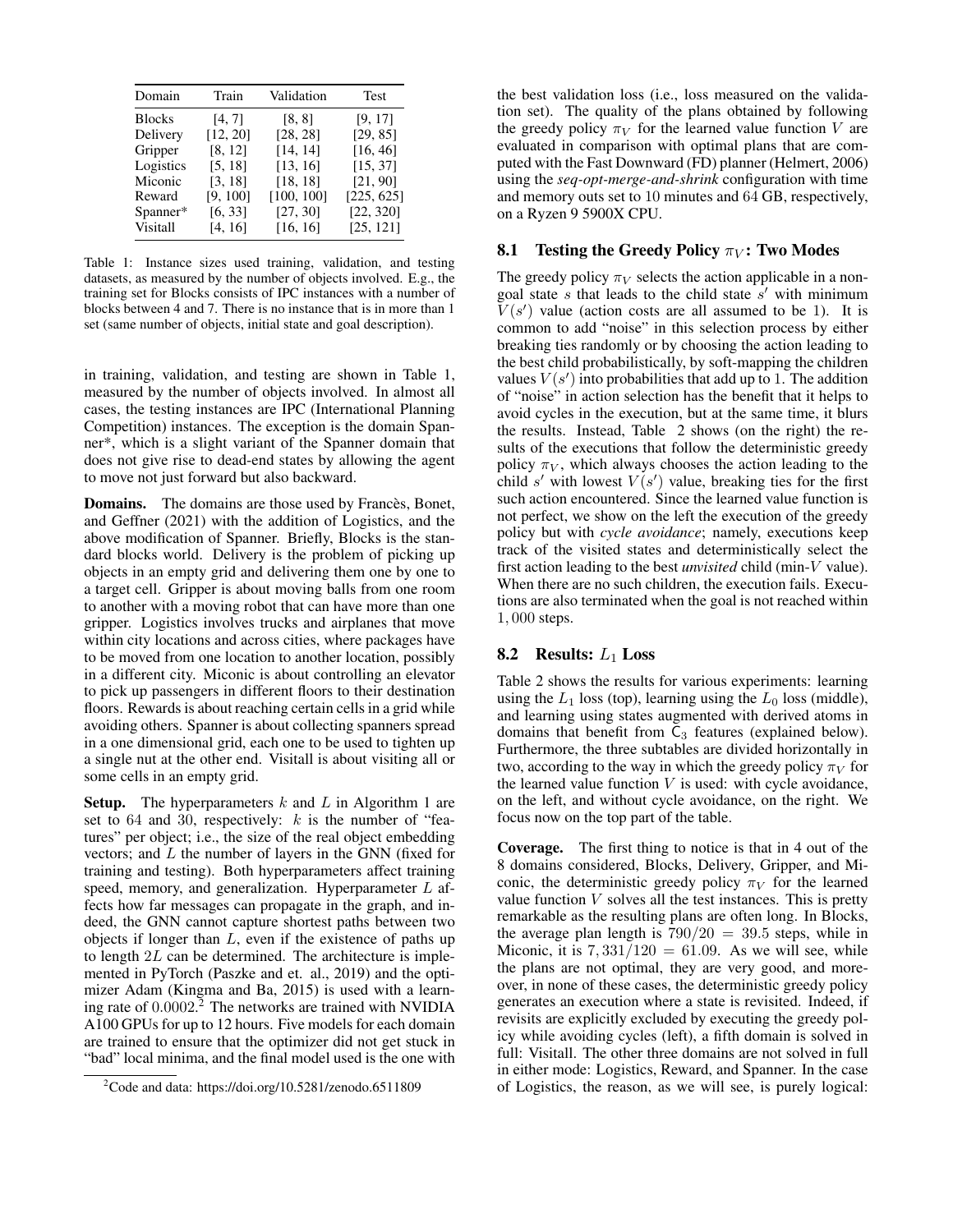|                            | Deterministic policy $\pi_V$ with cycle avoidance |                |                                | Deterministic policy $\pi_V$ alone |              |                               |  |  |
|----------------------------|---------------------------------------------------|----------------|--------------------------------|------------------------------------|--------------|-------------------------------|--|--|
| Domain $(\#)$              | Coverage $(\%)$                                   | L              | $PO = PL / OL$ (#)             | Coverage $(\%)$                    | L            | $PQ = PL / OL$ (#)            |  |  |
| $L_1$ Loss                 |                                                   |                |                                |                                    |              |                               |  |  |
| Blocks (20)                | $20(100\%)$                                       | 790            | $1.0427 = 440 / 422 (13)$      | 20 (100%)                          | 790          | $1.0427 = 440 / 422 (13)$     |  |  |
| Delivery (15)              | $15(100\%)$                                       | 400            | $1.0000 = 400 / 400 (15)$      | $15(100\%)$                        | 404          | $1.0100 = 404 / 400 (15)$     |  |  |
| Gripper (16)               | $16(100\%)$                                       | 1,286          | $1.0000 = 176 / 176 (4)$       | $16(100\%)$                        | 1,286        | $1.0000 = 176 / 176 (4)$      |  |  |
| Logistics (28)             | $17(60\%)$                                        | 4,635          | $9.7215 = 3,665 / 377 (15)$    | $0(0\%)$                           | $\Omega$     |                               |  |  |
| Miconic (120)              | 120 (100%)                                        | 7,331          | $1.0052 = 1,170 / 1,164 (35)$  | 120 (100%)                         | 7,331        | $1.0052 = 1,170 / 1,164 (35)$ |  |  |
| Reward (15)                | 11(73%)                                           | 1,243          | $1.2306 = 1,062 / 863 (10)$    | $3(20\%)$                          | 237          | $1.1232 = 237 / 211(3)$       |  |  |
| Spanner*-30 (41)           | 30(73%)                                           | 1,545          | $1.0000 = 1.545 / 1.545 (30)$  | 24 (58%)                           | 940          | $1.0000 = 940 / 940 (24)$     |  |  |
| Visitall (14)              | $14(100\%)$                                       | 904            | $1.0183 = 556 / 546 (10)$      | 11 $(78%)$                         | 631          | $1.0107 = 471 / 466 (9)$      |  |  |
| Total (269)                | 243 (90%)                                         | 18,134         | $1.6410 = 9.014 / 5.493 (132)$ | 209 (77%)                          | 11,619       | $1.0156 = 3,838 / 3,779(103)$ |  |  |
| $L_0$ Loss                 |                                                   |                |                                |                                    |              |                               |  |  |
| Blocks (20)                | $0(0\%)$                                          | $\overline{0}$ |                                | $0(0\%)$                           | $\theta$     |                               |  |  |
| Delivery (15)              | $12(80\%)$                                        | 278            | $1.0000 = 278 / 278 (12)$      | $12(80\%)$                         | 278          | $1.0000 = 278 / 278 (12)$     |  |  |
| Gripper (16)               | $16(100\%)$                                       | 1,288          | $1.0000 = 176 / 176 (4)$       | 12(75%)                            | 816          | $1.0000 = 176 / 176 (4)$      |  |  |
| Logistics (28)             | 1(3%)                                             | 134            | $16.7500 = 134 / 8(1)$         | $0(0\%)$                           | $\mathbf{0}$ |                               |  |  |
| Miconic (120)              | $120(100\%)$                                      | 7,758          | $1.0241 = 1,192 / 1,164 (35)$  | 108 (90%)                          | 6,438        | $1.0000 = 1,084 / 1,084 (33)$ |  |  |
| Reward (15)                | $12(80\%)$                                        | 1,362          | $1.1226 = 861 / 767 (9)$       | 7(46%)                             | 661          | $1.0285 = 505 / 491(6)$       |  |  |
| Spanner*-30 (41)           | 24 (58%)                                          | 1,221          | $1.0374 = 1,221 / 1,177 (24)$  | $14(34\%)$                         | 475          | $1.0000 = 475 / 475 (14)$     |  |  |
| Visitall (14)              | $14(100\%)$                                       | 838            | $1.0073 = 550 / 546 (10)$      | 12(85%)                            | 664          | $1.0073 = 550 / 546 (10)$     |  |  |
| Total (269)                | 199 (73%)                                         | 12,879         | $1.0719 = 4,412 / 4,116 (95)$  | 165(61%)                           | 9,332        | $1.0059 = 3,068 / 3,050(79)$  |  |  |
| Derived Atoms $(L_1$ Loss) |                                                   |                |                                |                                    |              |                               |  |  |
| Logistics-atoms (28)       | 28 (100%)                                         | 8,147          | $5.5711 = 2,546/457(17)$       | 4(14%)                             | 88           | $1.0353 = 88 / 85 (4)$        |  |  |
| Spanner*-10 (36)           | 12(33%)                                           | 557            | $1.0000 = 557 / 557 (12)$      | 8(22%)                             | 373          | $1.0000 = 373 / 373 (8)$      |  |  |
| Spanner*-atoms-5 (36)      | 31 $(86%)$                                        | 1,370          | $1.0000 = 1.112 / 1.112 (27)$  | 28 (77%)                           | 1,190        | $1.0000 = 996 / 996 (25)$     |  |  |
| Spanner*-atoms-2 (36)      | $36(100\%)$                                       | 1,606          | $1.0000 = 1,348 / 1,348 (32)$  | 36 (100%)                          | 1,606        | $1.0000 = 1,348 / 1,348 (32)$ |  |  |
| <b>Total</b> (136)         | 107(78%)                                          | 11,680         | $1.6013 = 5,563 / 3,474 (88)$  | 76 (55%)                           | 3,257        | $1.0011 = 2,805 / 2,802(69)$  |  |  |

Table 2: Performance of the deterministic greedy policy  $\pi_V$  for the learned value function V when executed with cycle avoidance (left) and without (right). Three subtables shown: results when using the  $L_1$  loss (top), results when using the  $L_0$  loss (middle), and results using  $L_1$ loss when states are extended with derived atoms (encoding role compositions and transitive closures). The domains are shown on the left with the number of instances tested in each. Coverage is the number of solved problems. L is the sum of the solution lengths over the test instances solved by the learned policy. PQ is a measure of overall plan quality given by the ratio of the sum of the plan lengths found by the policy (PL) and the optimal plan lengths (OL) found by FD, over the instances solved by both within the time and memory limits (number of problems solved by FD shown after OL in parenthesis).

given the domain representation of Logistics, the feature expressing that a package is in a location or in a city, while possibly within a vehicle, involves the composition of two or three binary relations, requiring three variables, which is not possible in  $C_2$ . We address this expressive limitation of GNNs below by adding suitable "derived" atoms to the state that bypass the need for such compositions. The limitations observed in Reward and Spanner are not logical: these two domains, as others in the list, require the computation of distances to determine in which direction to move (e.g., to the nearest reward or right exit). Yet GNNs cannot compute distances that exceed their number of layers L. Actually, there are other domains solved in full that require the computation of distances, but the magnitude of the distances needed in the test set does not defy these bounds. Indeed, even a simple problem such a clearing a block  $x$  may be found to be unsolvable by the learned policy if the number of blocks above  $x$  is much larger than  $L$ . Interestingly, this limitation has an easy logical "fix" in some of the domains, where derived atoms capturing the *transitive closure* of some binary predicates manage to decouple the computation of distances from the number of layers in the GNN. In the domains where these expressive limitations arise, the greedy policy with cycle avoidance does better than the pure greedy policy, as the latter is more likely to be trapped in cycles.

Quality. Somewhat surprisingly, the quality of the executions delivered by the models trained with the  $L_1$  loss is very close to optimal, as measured with respect to the optimal plans computed by FD. The only exception is the Logistics domain where plans are up to 10 times longer than optimal, on average. These results are surprising not just because the  $L_1$  loss does not force the value function  $V$  to be optimal, but because optimal planning in several of these domains, certainly Blocks, Miconic, and Logistics, and pos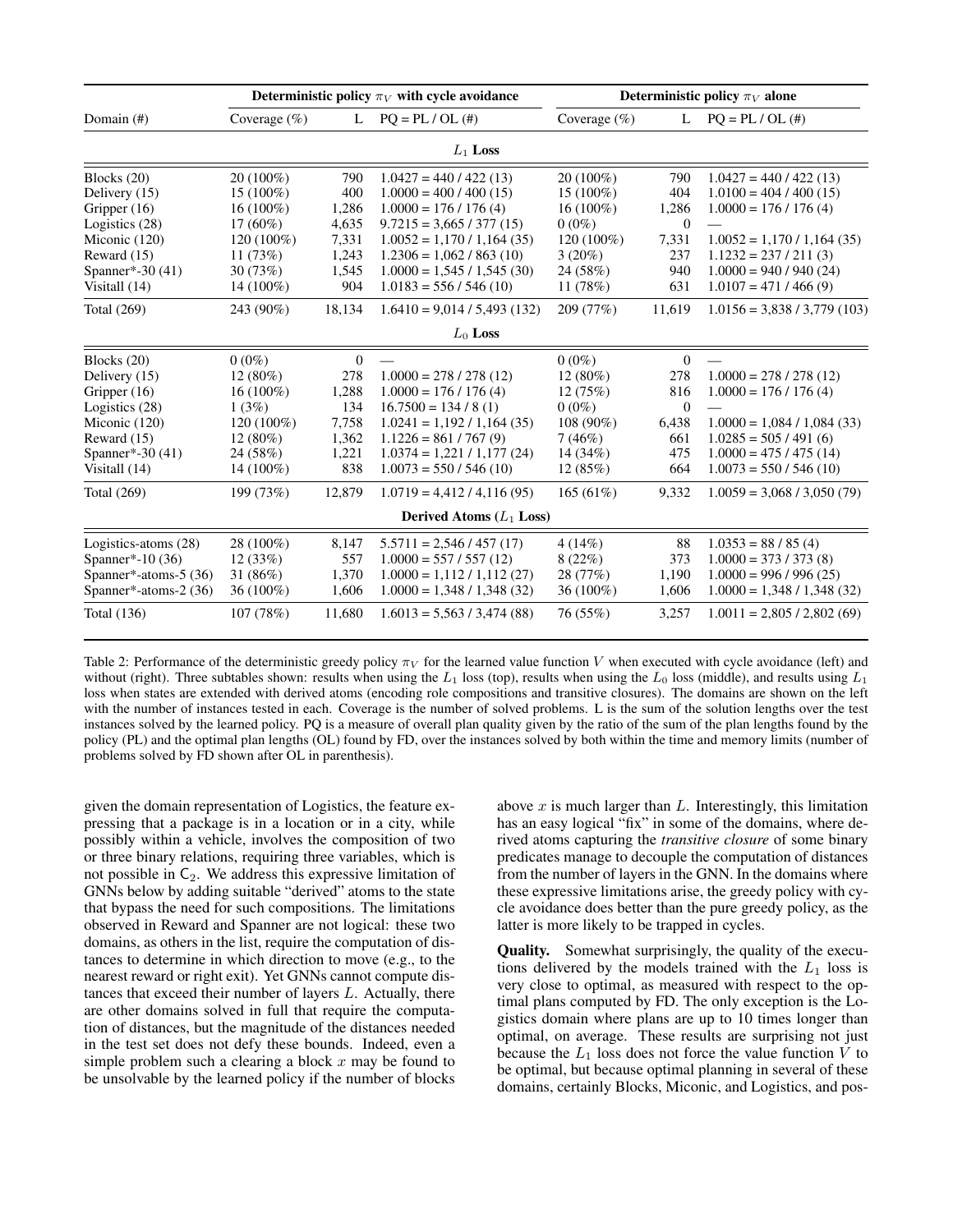sibly in Reward and Visitall as well, is NP-hard (Gupta and Nau, 1992; Helmert, 2001). For example, FD with the given time and memory bounds computes optimal solutions for 35 instances in Miconic comprising a total of 1,164 actions, while the sum of execution lengths for the learned, greedy policy  $\pi_V$  with or without cycle avoidance on the same 35 instances is 1,170. Indeed, the execution lengths that follow from the learned value function do not exceed the optimal plan lengths in more than 12% with the exception of Logistics.

# 8.3  $L_0$  Loss: General Policies and RL

The differences between the  $L_1$  loss (15) and the  $L_0$  loss (16) are small but significant. Zero loss for  $L_0$  arises just when the learned V function has zero Bellman error over the training set; i.e. when  $V(s) = 1 + \min_{s' \in N(s)} V(s')$ for the possible children  $s'$  of s, and thus when  $\overline{V}$  is the optimal cost function  $V^*$ . Zero loss for  $L_1$ , on the other hand, arises just when the learned  $V$  function is such that  $V(s) \geq 1 + \min_{s' \in N(s)} V(s')$ . Thus, zero  $L_0$  loss implies zero  $L_1$  loss, but not the other way around, as the  $L_1$  loss captures just one half of Bellman's optimality equation. Provided that only the goal states have zero value and that nongoal states have positive values, one can use a value function V with zero L<sup>1</sup> loss to solve problems *greedily* by always moving to the best child (min  $V$ ). On the other hand, a value function V with zero  $L_0$  loss can be used in the same manner to solve problems greedily and *optimally*. The difference between solving a class of problems optimally or suboptimally is crucial in domains where optimal planning is NP-hard. Such domains, like Blocks, often admit general policies but no general policies that are optimal.

So the question arises as to whether the minimization of the  $L_0$  loss leads to greedy policies  $\pi_V$  that are as good as, or better than those obtained by minimization of the  $L_1$  loss. The question is particularly relevant because the standard methods for learning policies without supervision are usually based on reinforcement learning, which in their valuebased variant (as opposed to the policy gradient version) are based on the minimization of Bellman error (Sutton and Barto, 2018). The expectation is that the minimization of  $L_0$ loss will not be as good. Indeed, the value functions  $V$  that yield greedy policies  $\pi_V$  that generalize correctly over domains that are intractable for optimal planning are unlikely to yield zero  $L_0$  loss.

The middle part of Table 2 shows the results of the greedy policies  $\pi_V$  for value functions V learned by minimizing  $L_0$  loss instead of  $L_1$ . The  $L_0$ -based policies are observed to perform worse than the  $L_1$ -based policies. The extreme case is precisely in Blocks where coverage drops from 100% to 0% when using the greedy policy with cycle avoidance and also without. A big difference also surfaces in Logistics where coverage drops from 60% to 3% with cycle avoidance (otherwise no instances are solved). For the other domains, the drops are not as drastic, yet the greedy policy with no cycle avoidance based on  $L_1$  solves four domains fully (100% coverage) while the same policy based on  $L_0$  does not solve fully any single domain. The  $L_0$ -policies, however, do slightly better in two of the domains where the  $L_1$ -policy

is not good: Reward and Visitall where coverage increases from 20% and 78% to 46% and 86%. As expected, the lower coverage of  $L_0$ -policies goes along with executions whose lengths are better overall. With cycle avoidance, the performance resulting from the two loss functions is closer, with the aforementioned exceptions. In general, the ability of the learned value functions  $V$  to yield greedy policies that generalize can be predicted from the corresponding loss on the validation set. In both Blocks and Logistics, the validation loss after  $L_1$  training is close to zero, but significantly higher than zero after  $L_0$  training.

### **8.4** Derived Atoms: Beyond  $C_2$

The failure of the learned policies to generalize fully when using the  $L_1$  loss function in domains such as Logistics, Reward, and Spanner\* can be traced to two limitations. Logistics requires features that cannot be expressed in  $C_2$  and which therefore are not captured by GNNs (Barceló et al., 2020; Grohe, 2020). Spanner\*, like Reward and other domains, involves the computation of distances in the test instances that exceed the number of layers used in the GNN. The bottom part of Table 2 shows the results that are obtained in Logistics and Spanner\* when these limitations are addressed logically by extending the states (in training, validation, and testing) with suitable derived atoms and predicates, a facility provided by PDDL (Thiébaux et al., 2005; Haslum et al., 2019a). For example, one can extend the states in Blocks with the derived predicate above that corresponds to the transitive closure of the domain predicate on, so that every state s contains additional atoms  $above(x, y)$ when block  $x$  is above block  $y$  in  $s$ .

In Logistics, four derived predicates are added, following the four role compositions used by Francès, Corrêa, Geissmann, and Pommerening (2019) to obtain a general value function. These role compositions go beyond the expressive capabilities of  $C_2$  and GNNs. In Logistics, there are binary predicates (roles) to express that a package or truck is at some location ('at'), to express that a package is inside a truck or airplane ('in'), and to express that a location is in a city ('in-city'). Additionally, as done in previous works, "goal versions" of these predicates (indeed, of all predicates) denoted by 'at  $\mathcal{Q}'$ ', 'in  $\mathcal{Q}'$ ' and 'in-city  $\mathcal{Q}'$ ' whose denotation is provided by the goal descriptions are added to the domain. The Logistics domain is extended with the following role compositions from Francès, Corrêa, Geissmann, and Pommerening (2019):

- 'at◦in-city' and 'at@◦in-city' that tells the city where a package is located, either in the current or goal state,
- 'in◦at' that tells the location of a package that is inside a truck, and
- 'in◦at◦in-city' that tells the city where a package that is inside a truck is located.

In Spanner\*, a single derived predicate is added which is the transitive closure of the 'link' predicate. Provided with the new link<sup>+</sup> predicate, the required distances in Spanner\* are not restricted by the number of layers L in the GNN and can be computed in a single layer, as the distance to the exit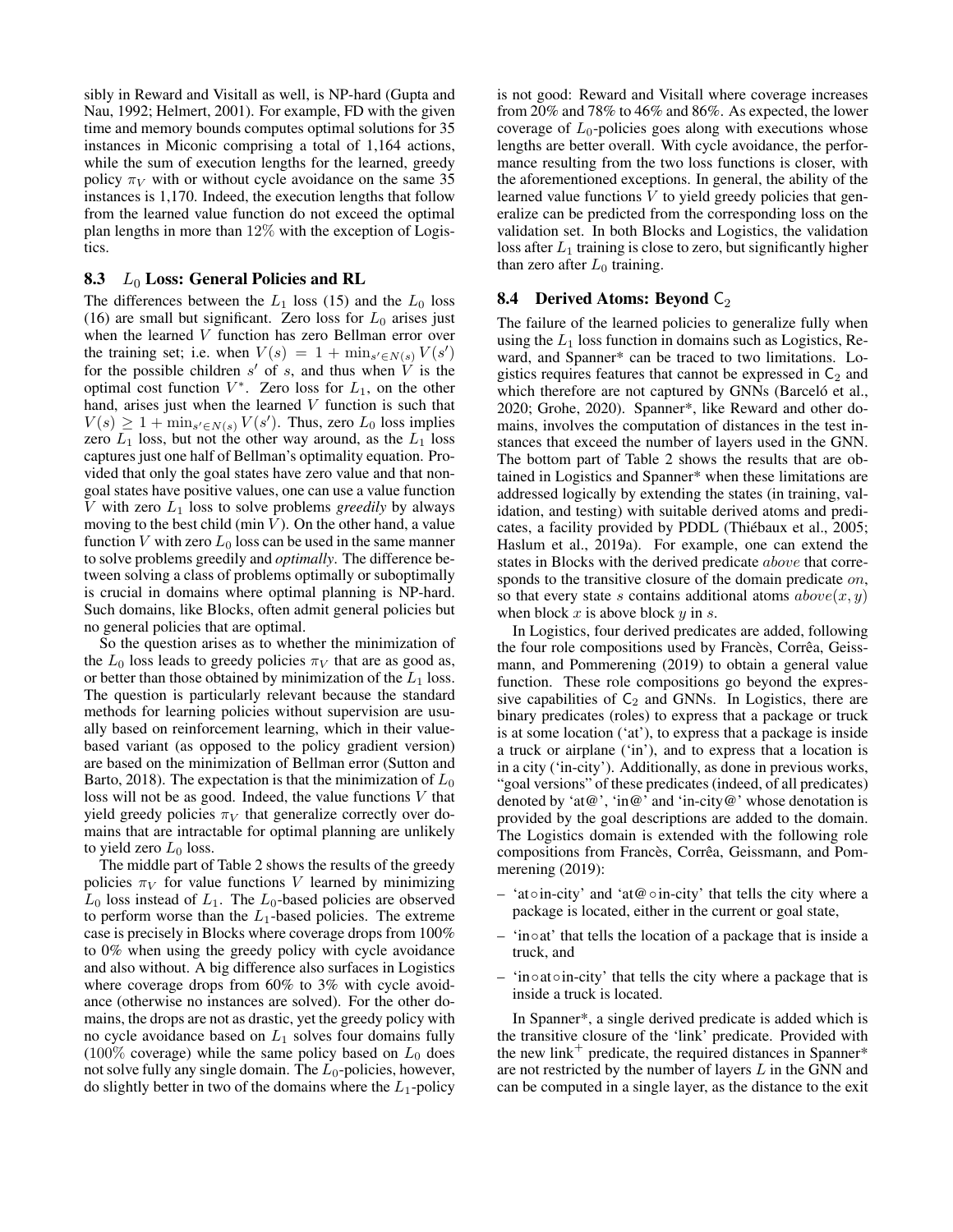location equals the number of locations to the right of the current location c; i.e., dist2exit =  $|\{x \mid \text{link}^+(c, x)\}|$ .

The results obtained by learning from states with these derived predicates in Logistics and Spanner\* are shown at the bottom of Table 2. In Logistics, the simple addition of the atoms makes the coverage jump from from 0% to 14% for the greedy policy alone, and from 60% to 100% for the greedy policy with cycle avoidance. For Spanner\*, three rows are shown: the first is for the domain without derived atoms but with two modifications that preclude comparison with the Spanner\* results reported previously in the same table. The first is that the test instances involving more than 100 locations have been replaced by smaller instances with up to 45 and 50 locations. The second is that the number of layers  $L$  in the GNN are reduced from 30 to 10. These modifications provide a more convenient baseline for evaluating the impact of derived atoms: with 100 locations, there are  $10,000 = 100<sup>2</sup>$  extra derived atoms in the states, that make training and testing much slower (this is a weakness of adding derived atoms). It is because of these modifications, and in particular from the reduction in the value of L from 30 to 10, that the coverage of the learned policies in the modified Spanner\* setting is reduced to 33% and 22% percent (first of the last three rows in the table). This number however increases to 86% and 77% when the derived atoms are included, even if the number of GNN layers is reduced from 10 to 5 (second of the last three rows in table). Moreover, coverage increases further to 100% when the derived atoms are included and the number of GNN layers is reduced further to just 2 (last row in the table). This additional increase in coverage is likely due by reduced overfitting as the number of layers L is reduced from 5 to 2.

#### 9 Conclusions

We have considered the problem of learning generalized policies for classical planning domains from small instances represented in lifted STRIPS. Unlike previous work that makes uses of a predefined pool of features based on description logic and combinatorial solvers, we have followed the GNN approach for learning general policies advanced by Ståhlberg, Bonet, and Geffner (2022) that exploits the relation between  $C_2$  features and those that can be computed by GNNs. However, instead of learning optimal value functions in a supervised manner, we learn non-optimal value functions without supervision. For this, the change is technically small, as it affects the loss function and not the GNN architecture, but the consequences are interesting as the new method can be applied to domains that have general policies but no general policies that are optimal. We have shown that 100% generalization is achieved in many such domains, and have discussed and addressed two important additional issues: the limitations of value-based RL methods for computing general policies over domains where optimal planning is intractable, and the limitations of GNNs for capturing general value functions that require non- $C_2$  features. We have addressed the first limitation by using a novel loss function  $(L_1)$  different than the more natural loss function  $L_0$  associated with value-based RL methods, and the second limitation, by extending planning states with derived atoms. In the

future, we would like to make the point about the limitations of RL methods for learning generalized plans, sharper, and to consider the use of recent GNN architectures that compute features beyond  $C_2$  (Bevilacqua et al., 2021). At the same time, we are interested in "domesticating" the use of deep learning engines in the context of planning and representation learning for planning, so that they can be used as alternatives to ASP and Weighted Max-SAT solvers, for avoiding scalability issues and for opening up new possibilities. This requires understanding what can be computed with them in a clean way and how. This work is also a step in that direction.

## Acknowledgments

The code framework Tarski (Francés et al., 2018) was very useful during this research. This research was partially supported by the European Research Council (ERC), Grant No. 885107, and by project TAILOR, Grant No. 952215, both funded by the EU Horizon research and innovation programme. This work was partially supported by the Wallenberg AI, Autonomous Systems and Software Program (WASP) funded by the Knut and Alice Wallenberg Foundation. The computations were enabled by the supercomputing resource Berzelius provided by National Supercomputer Centre at Linköping University and the Knut and Alice Wallenberg foundation.

#### References

- R. Abboud, I. I. Ceylan, M. Grohe, and T. Lukasiewicz. The surprising power of graph neural networks with random node initialization. In *Proc. IJCAI*, 2021.
- M. Asai. Unsupervised grounding of plannable first-order logic representation from images. In *Proc. ICAPS*, 2019.
- P. Barceló, E. V. Kostylev, M. Monet, J. Pérez, J. Reutter, and J. P. Silva. The logical expressiveness of graph neural networks. In *ICLR*, 2020.
- V. Belle and H. J. Levesque. Foundations for generalized planning in unbounded stochastic domains. In *Proc. KR*, pages 380–389, 2016.
- R. Bellman. *Dynamic Programming*. Princeton University Press, 1957.
- D. Bertsekas. *Dynamic Programming and Optimal Control, Vols 1 and 2.* Athena Scientific, 1995.
- B. Bevilacqua, F. Frasca, D. Lim, B. Srinivasan, C. Cai, G. Balamurugan, M. M. Bronstein, and H. Maron. Equivariant subgraph aggregation networks. *arXiv preprint arXiv:2110.02910*, 2021.
- B. Bonet and H. Geffner. Features, projections, and representation change for generalized planning. In *Proc. IJ-CAI*, pages 4667–4673, 2018.
- B. Bonet and H. Geffner. Learning first-order symbolic representations for planning from the structure of the state space. In *Proc. ECAI*, 2020a.
- B. Bonet and H. Geffner. Qualitative numeric planning: Reductions and complexity. *JAIR*, 69:923–961, 2020b.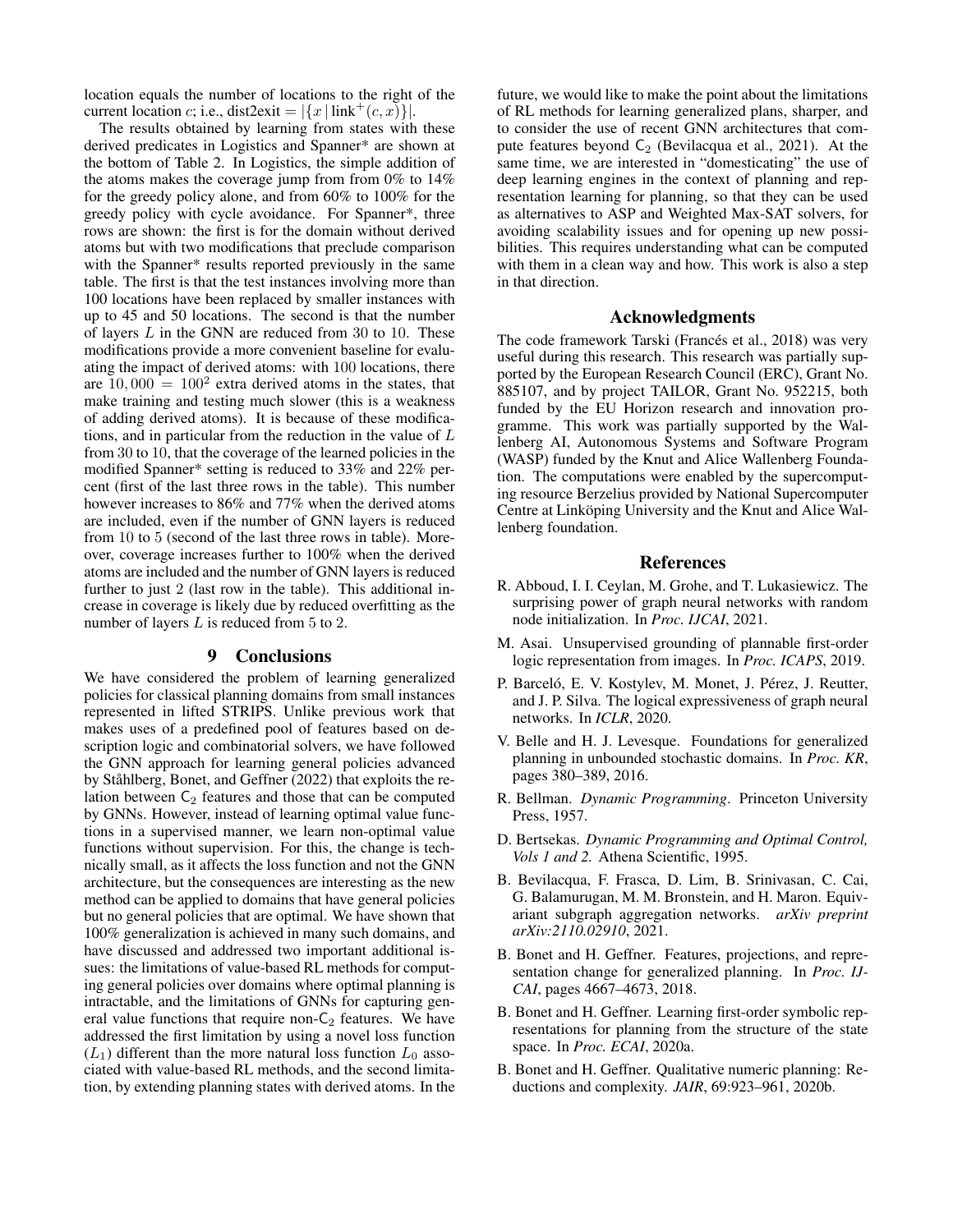- B. Bonet and H. Geffner. General policies, representations, and planning width. In *Proc. AAAI*, pages 11764–11773, 2021.
- B. Bonet, H. Palacios, and H. Geffner. Automatic derivation of memoryless policies and finite-state controllers using classical planners. In *Proc. ICAPS-09*, pages 34–41, 2009.
- B. Bonet, G. Francès, and H. Geffner. Learning features and abstract actions for computing generalized plans. In *Proc. AAAI*, pages 2703–2710, 2019.
- A. Campero, R. Raileanu, H. Kuttler, J. B. Tenenbaum, T. Rocktäschel, and E. Grefenstette. Learning with AMIGo: Adversarially motivated intrinsic goals. In *ICLR*, 2021.
- M. Chevalier-Boisvert, D. Bahdanau, S. Lahlou, L. Willems, C. Saharia, T. H. Nguyen, and Y. Bengio. Babyai: A platform to study the sample efficiency of grounded language learning. In *ICLR*, 2019.
- K. Cobbe, C. Hesse, J. Hilton, and J. Schulman. Leveraging procedural generation to benchmark reinforcement learning. In *Proc. ICML*, pages 2048–2056, 2020.
- S. N. Cresswell, T. L. McCluskey, and M. M. West. Acquiring planning domain models using LOCM. *The Knowledge Engineering Review*, 28(2):195–213, 2013.
- D. Drexler, J. Seipp, and H. Geffner. Expressing and exploiting the common subgoal structure of classical planning domains using sketches. In *Proc. KR*, pages 258–268, 2021.
- A. Fern, S. Yoon, and R. Givan. Approximate policy iteration with a policy language bias: Solving relational markov decision processes. *JAIR*, 25:75–118, 2006.
- G. Francés, M. Ramirez, and Collaborators. Tarski: An AI planning modeling framework. https://github.com/ aig-upf/tarski, 2018.
- G. Francès, A. B. Corrêa, C. Geissmann, and F. Pommerening. Generalized potential heuristics for classical planning. In *Proc. IJCAI*, 2019.
- G. Francès, B. Bonet, and H. Geffner. Learning general planning policies from small examples without supervision. In *Proc. AAAI*, pages 11801–11808, 2021.
- V. François-Lavet, P. Henderson, R. Islam, M. G. Bellemare, and J. Pineau. An introduction to deep reinforcement learning. *Found. Trends. Mach. Learn.*, 2018.
- S. Garg, A. Bajpai, and Mausam. Symbolic network: generalized neural policies for relational mdps. In *Proc. ICML*, 2020.
- H. Geffner and B. Bonet. *A Concise Introduction to Models and Methods for Automated Planning*. Morgan & Claypool Publishers, 2013.
- M. Ghallab, D. Nau, and P. Traverso. *Automated planning and acting*. Cambridge U.P., 2016.
- M. Grohe. The logic of graph neural networks. In *Proc. of the 35th ACM-IEEE Symp. on Logic in Computer Science*, 2020.
- E. Groshev, M. Goldstein, A. Tamar, S. Srivastava, and P. Abbeel. Learning generalized reactive policies using deep neural networks. In *Proc. ICAPS*, 2018.
- N. Gupta and D. S. Nau. On the complexity of blocks-world planning. *AIJ*, 56(2-3):223–254, 1992.
- W. L. Hamilton. Graph representation learning. *Synth. Lect. on Artif. Intell. Mach. Learn.*, 14(3):1–159, 2020.
- P. Haslum, N. Lipovetzky, D. Magazzeni, and C. Muise. An introduction to the planning domain definition language. *Synth. Lect. on Artif. Intell. Mach. Learn.*, 13(2):1–187, 2019a.
- P. Haslum, N. Lipovetzky, D. Magazzeni, and C. Muise. *An Introduction to the Planning Domain Definition Language*. Morgan & Claypool, 2019b.
- M. Helmert. On the complexity of planning in transportation domains. In *Proc. ECP*, 2001.
- M. Helmert. The Fast Downward planning system. *JAIR*, 26:191–246, 2006.
- Y. Hu and G. De Giacomo. Generalized planning: Synthesizing plans that work for multiple environments. In *Proc. IJCAI*, pages 918–923, 2011.
- R. Karia and S. Srivastava. Learning generalized relational heuristic networks for model-agnostic planning. In *AAAI*, 2021.
- R. Khardon. Learning action strategies for planning domains. *AIJ*, 113:125–148, 1999.
- D. P. Kingma and J. Ba. Adam: A method for stochastic optimization. In Y. Bengio and Y. LeCun, editors, *Proc. ICLR*, 2015.
- M. Martín and H. Geffner. Learning generalized policies from planning examples using concept languages. *Appl. Intell.*, 20(1):9–19, 2004.
- C. Morris, M. Ritzert, M. Fey, W. L. Hamilton, J. E. Lenssen, G. Rattan, and M. Grohe. Weisfeiler and leman go neural: Higher-order graph neural networks. In *Proc. AAAI*, pages 4602–4609, 2019.
- A. Paszke and et. al. Pytorch: An imperative style, high-performance deep learning library. In H. Wallach, H. Larochelle, A. Beygelzimer, F. d'Alché Buc, E. Fox, and R. Garnett, editors, *Adv. Neural Inf. Process. Syst. 32*, pages 8024–8035. Curran Associates, Inc., 2019.
- O. Rivlin, T. Hazan, and E. Karpas. Generalized planning with deep reinforcement learning. *arXiv preprint arXiv:2005.02305*, 2020.
- I. D. Rodriguez, B. Bonet, J. Romero, and H. Geffner. Learning first-order representations for planning from black-box states: New results. In *KR*, 2021. arXiv preprint arXiv:2105.10830.
- F. Scarselli, M. Gori, A. C. Tsoi, M. Hagenbuchner, and G. Monfardini. The graph neural network model. *IEEE transactions on neural networks*, 20(1):61–80, 2008.
- J. Segovia, S. Jiménez, and A. Jonsson. Generalized planning with procedural domain control knowledge. In *Proc. ICAPS*, pages 285–293, 2016.